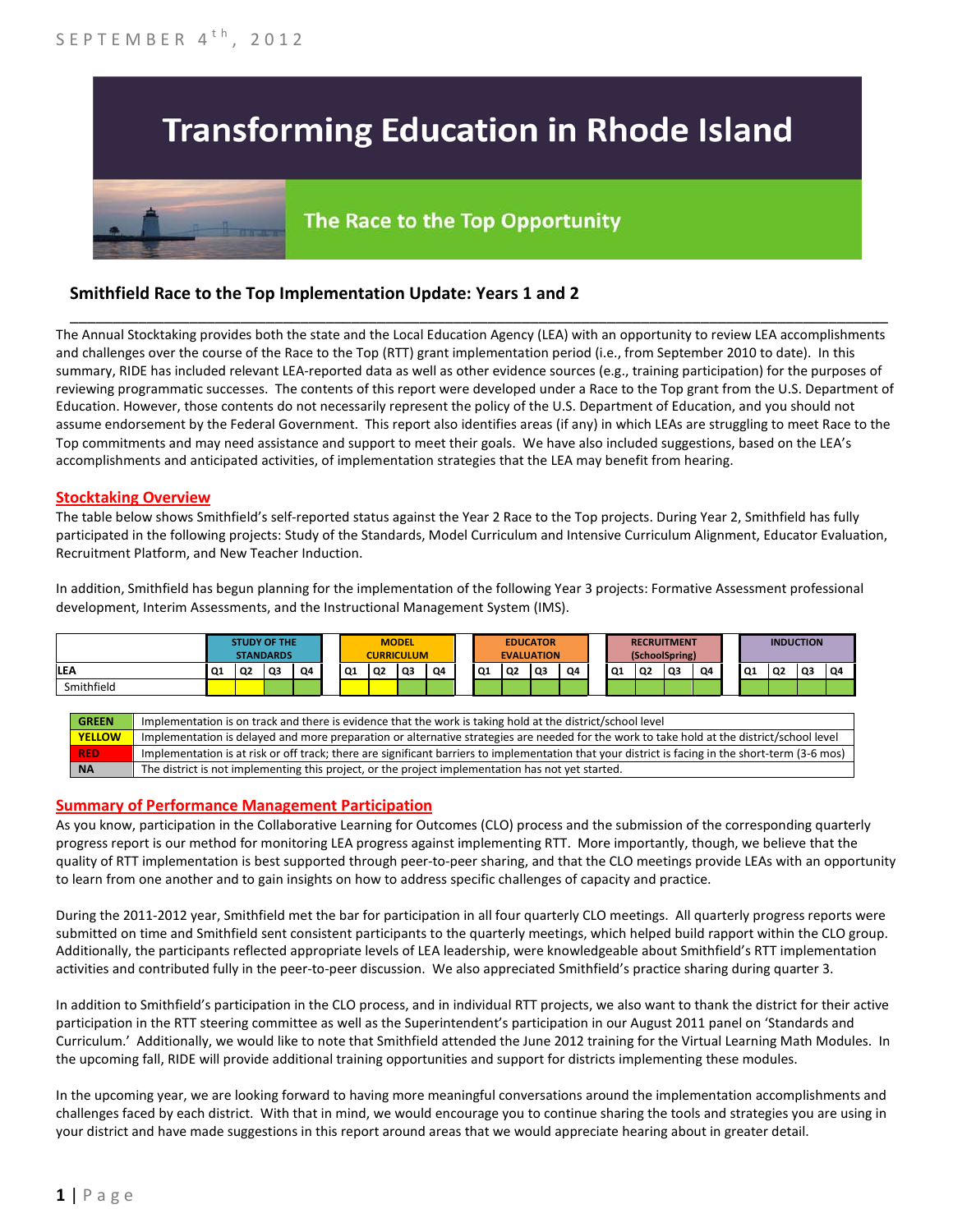#### **System of Support 1: Standards and Curriculum**

As of July 2012, Smithfield is on track against the System of Support 1 Year 1 and Year 2 commitments and tasks for Race to the Top, reflected in the tables below. Based on the quarterly progress reports submitted by Smithfield, we have assessed the district as 'on track', 'delayed' or 'off track/at risk' on each task utilizing the criteria described on page 1 of this report.

| <b>Study of the Standards</b>                                   | Year 1:<br>SY10-11 | Year 2:<br>SY11-12 |  |
|-----------------------------------------------------------------|--------------------|--------------------|--|
| Identify educators to participate in the Study of the Standards | $X^*$              |                    |  |
| Specify names and invite participants                           |                    |                    |  |
| Coordinate schedule with RIDE for all participants              |                    |                    |  |
| Complete planned educator training                              | $\mathbf{\Lambda}$ |                    |  |

*\*Please note: the 'x' in the above table represents the anticipated completion timeline set by RIDE, not when the district completed the task.*

| Intensive Curriculum Alignment and Model Curriculum Development                                                                                                                                                                                           |   |   | Year 2:<br>SY11-12 |
|-----------------------------------------------------------------------------------------------------------------------------------------------------------------------------------------------------------------------------------------------------------|---|---|--------------------|
| Develop and communicate a multi-year Transition Plan for the Common Core State Standards implementation, including clear<br>expectations for school level transition benchmarks and a plan for developing a curriculum aligned to the CCSS in grades K-12 | x | x | ⋏                  |
| Identify opportunities for educators to work collaboratively to deepen understanding of CCSS (e.g. Common Planning Time, grade<br>level team, department meetings, faculty meetings)                                                                      |   |   |                    |
| Conduct analyses of each core curricula to ensure that each is aligned to standards, guaranteed and viable                                                                                                                                                | X |   |                    |
| ldentify which, if any, curriculum development is needed as well as the method by which curriculum will be developed (i.e. Model<br>Curriculum with the Charles A. Dana Center, through an LEA cohort, or individually)                                   | x | x |                    |
| Create implementation plan, including the identification of aligned resources, to support roll out of new curricula                                                                                                                                       |   |   | χ                  |
| Develop curriculum aligned to the Common Core State Standards, including participation in Dana Center curriculum writing and<br>leadership sessions (if applicable)                                                                                       |   |   | χ                  |

As noted in Smithfield's quarterly progress reports, the district sent 32 educators to the Study of the Standards training sessions which met their RTT goals (i.e., 4 per building). Smithfield also distributed the Standards guidebook to all teachers at the start of the school year.

To encourage teacher engagement in the transition to the Common Core State Standards (CCSS), Smithfield delivered an overview of the ELA and mathematics CCSS to all schools, along with a vertical study of the new standards. The district continued to study the standards during common planning time, professional development sessions, and faculty meetings. Additionally, the district has attended supplemental professional development geared towards increasing readiness to transition through focusing on text complexity, developing text-dependent questions, and deepening understanding of the mathematics standards.

Smithfield has made significant progress against implementing a guaranteed and viable curriculum aligned to the new Common Core State Standards. At the start of the school year, Smithfield shared their plan for alignment of their curriculum to the CCSS, which included a timeline for curricular teams for each grade level and subject area to review and revise the curriculum. Smithfield completed its alignment of the K-5 reading curriculum to CCSS, and during the 2011-2012 school year began developing mathematics curriculum for grades 6-12. RIDE is pleased to note that Smithfield was awarded a RIDE mini-grant to work collaboratively with four other districts to create resources and lesson plans aligned to a K-12 mathematics model curriculum. Smithfield has already planned for the next revision of the CCSS-aligned curriculum, which is set to occur during their curriculum renewal cycle by the end of 2013-14.

In their quarterly progress reports, Smithfield noted that they have encountered the following challenges around this work:

- School leaders have limited time to engage in professional learning around CCSS
- Curriculum alignment work requires participating teachers be absent from their classrooms
- Finding sufficient time for curriculum review and revision and for effective professional development

We want to commend Smithfield on their collaboration (both in-district and cross-district) around resources and strategies that will deepen educator understanding of the new Common Core State Standards and accelerate the implementation of the new standards at the classroom level. Additionally, we appreciate the Superintendent's willingness to share his district's approach during the August 2011 RTT steering committee meeting.

We hope that you will take the opportunity to share the curriculum materials you are developing with your fellow CLO colleagues during upcoming meetings, or with all districts through the Instructional Management System (IMS). We look forward to hearing about your progress working collaboratively with the other districts, and on new in-district initiatives, as well as the successes and challenges you encountered along the way, as you (and all districts) begin planning for next steps following the Common Core State Standards alignment.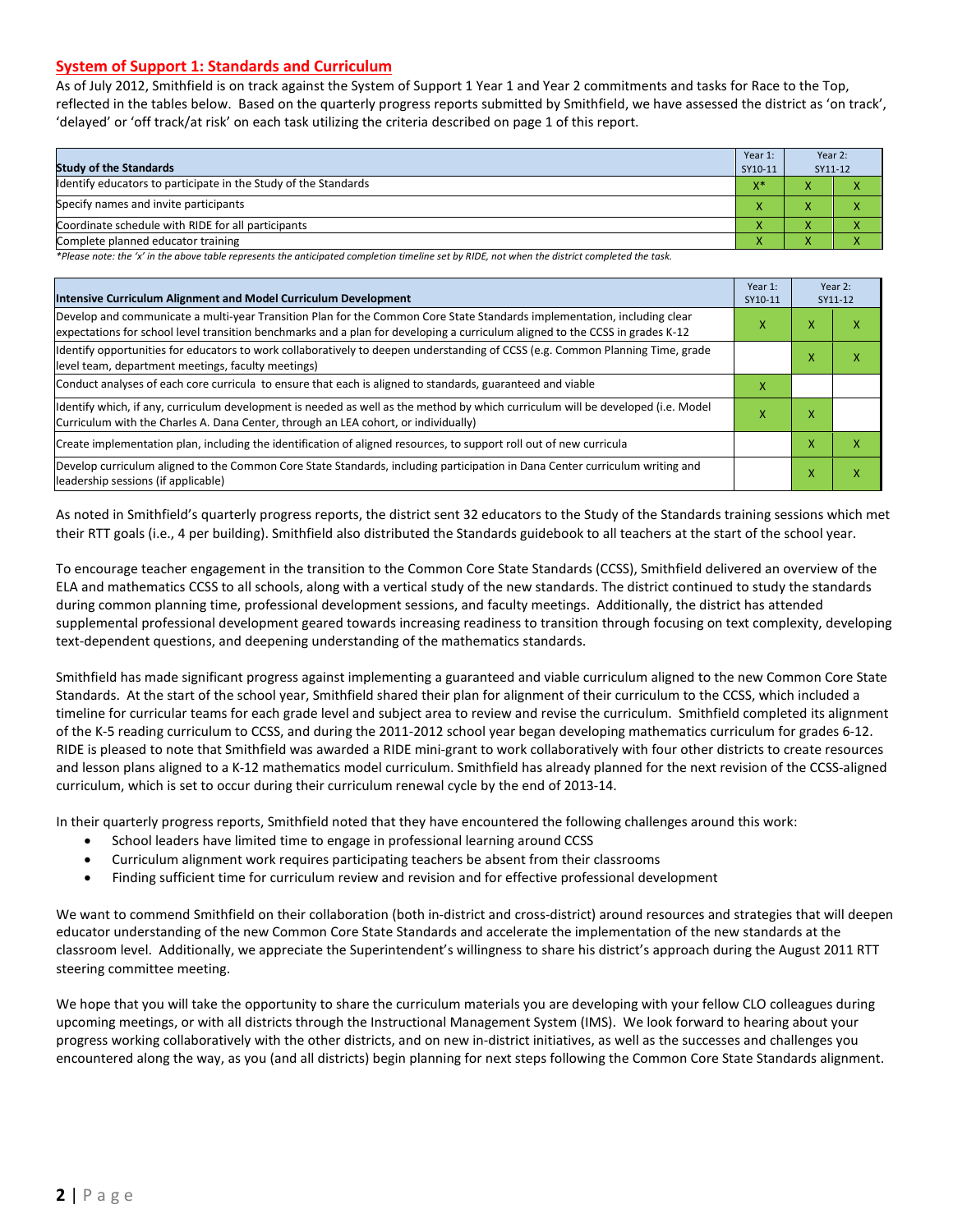#### **System of Support 2: Instructional Improvement Systems**

As of July 2012, Smithfield is on track against the System of Support 2 Year 1 and 2 commitments and tasks for Race to the Top. Thus far, Smithfield has reported that they intend to implement the Formative Assessment online professional development modules during the upcoming school year and, in preparation, district representatives attended facilitator orientation training. The district has also indicated that they will implement the fixed-form Interim Assessments, and has registered to attend training on the administration and scoring of the Interim Assessments, which will also take place in September 2012. Finally, Smithfield has also registered for training on the Instructional Management System (IMS) Primary (Pinnacle) and RtI (Exceed) platforms, as well as for Administrator training.

RIDE wants to thank Smithfield for their participation in the 'data use' focus groups, which helped shape the RIDE's content development and implementation planning for that project. The district has confirmed that they plan to engage school data leadership teams in 'Data Use' professional development during the 2013-2013 school year.

RIDE would like to remind the district that several crucial steps must be taken before the district can implement any of the RTT data systems (including the EPSS and IMS). As of August  $17<sup>th</sup>$ , the district has not yet provided RIDE with the name of their EPSS District Configuration Administrator. Additionally, RIDE would like to remind the district that some functionality in the Instructional Management System is dependent upon the timely submission of Teacher-Course-Student data. For questions or concerns, contac[t helpdesk@RIDE.ri.gov](mailto:helpdesk@RIDE.ri.gov)

In the upcoming CLO sessions, we look forward to hearing about the successes and challenges that Smithfield has encountered while implementing these systems, as well as the district's progress around building teacher engagement in the various IMS tools and resources.

| <b>Formative Assessment Online Professional Development Modules</b>                                                                                                                                      | Year 1:<br>SY10-11 | Year 2:<br>SY11-12 |
|----------------------------------------------------------------------------------------------------------------------------------------------------------------------------------------------------------|--------------------|--------------------|
| Create multivear plan for implementation of formative assessment PD modules, including the process and timelines by which all<br>educators will participate in the formative assessment training modules |                    |                    |
| Ildentify facilitators who will support the implementation of formative assessment practices in daily instruction                                                                                        |                    |                    |

| <b>Instructional Management System (IMS)</b>                                                                                                                                                                                           | Year 1:<br>SY10-11                     |   | Year 2:<br>SY11-12 |
|----------------------------------------------------------------------------------------------------------------------------------------------------------------------------------------------------------------------------------------|----------------------------------------|---|--------------------|
| Designate an LEA data steward to support decision making around data collections and systems implementation and to provide input<br>and feedback on data initiatives through designated representatives                                | Identify<br><b>LEA Data</b><br>Steward | x |                    |
| Maintain data quality standards of local student information systems and upload local assessment data and program information as<br>required by RIDE in a timely manner                                                                |                                        |   |                    |
| Review the RIDE IMS Training Plan and develop a multiyear training and implementation plan to provide all educators with access<br>and training on the system                                                                          |                                        |   | х                  |
| Based on IMS Training Plan guidance, register and attend training for Administrative Users (i.e. users who will maintain and configure<br>both the Primary IMS and RtI Module) and LEA Trainers (i.e. staff to be trained as trainers) |                                        |   |                    |
| Following RIDE training, LEA Administrative Users and LEA Trainers configure the IMS for educator use and to provide end users with<br>access and training needed to utilize the IMS for daily activities                              |                                        |   |                    |

| <b>Interim Assessments</b>                                                                                                                                                              | Year 1:<br>SY10-11 | Year 2:<br>SY11-12 |
|-----------------------------------------------------------------------------------------------------------------------------------------------------------------------------------------|--------------------|--------------------|
| Identify method by which all educators will have access to interim assessments                                                                                                          |                    |                    |
| Develop timeline for training of all educators in the use of interim assessments utilizing train-the-trainer model                                                                      |                    |                    |
| Develop protocols or expectations regarding the use of interim assessment to inform instruction including timelines for<br>administration and process for scoring and reporting results |                    |                    |

Based on information provided to RIDE, we anticipate that Smithfield will implement the 'Data Use' professional development during school year 2013-2014.

| 'Data Use' Professional Development                                                                                                                                                                                                                                                     | Year 1:<br>SY10-11 |  | Year 2:<br>SY11-12 |
|-----------------------------------------------------------------------------------------------------------------------------------------------------------------------------------------------------------------------------------------------------------------------------------------|--------------------|--|--------------------|
| Complete a needs assessment survey indicating the use of and collaboration around data within schools and across the LEA                                                                                                                                                                |                    |  |                    |
| Based on RIDE implementation plan, determine the timing (i.e. Year 1, Year 2, or staggered across Year 1 and Year 2) of LEA<br>participation in 'Data Use' Professional Development and provide RIDE with the schools that will participate in Year 1 and/or Year 2<br>training cohorts |                    |  | x                  |
| In coordination with RIDE, select 'Data Use' training dates for each cohort of schools, as applicable                                                                                                                                                                                   |                    |  | Year 1             |
| Ildentify and provide RIDE with the leadership team members from each school who will participate in the Year 1 and/or Year 2<br>training cohorts, as applicable                                                                                                                        |                    |  | Year 1             |

*\* Please note that, for this project, 'Year 1' refers to cohort 1 taking place during the 2012-2013 school year, and 'Year 2' refers to cohort 2 taking place during the 2013-2014 school year.*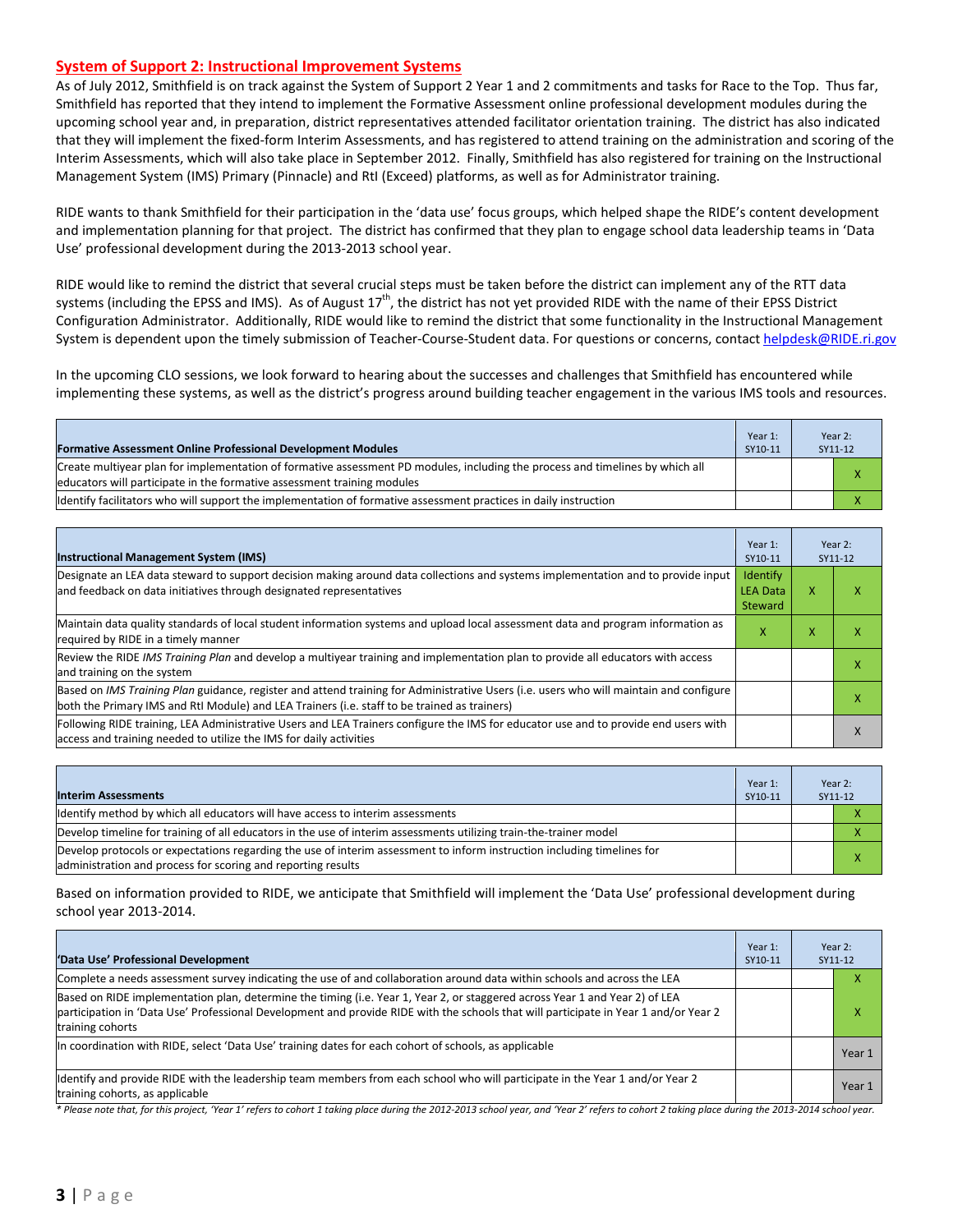#### **System of Support 3: Educator Effectiveness**

As of July 2012, Smithfield is on track against the System of Support 3 Year 1 and 2 commitments and tasks for Race to the Top.

| <b>Educator Evaluation</b>                                                                                                                                                                            |   |   | Year 2:<br>SY11-12 |
|-------------------------------------------------------------------------------------------------------------------------------------------------------------------------------------------------------|---|---|--------------------|
| Participate in educator evaluation model design, development and refinement feedback opportunities.                                                                                                   | x | X | x                  |
| Identify District Evaluation Committee members, responsible for monitoring the implementation of the system and providing<br>recommendations to LEA leadership teams.                                 | x | X | X                  |
| Participate in field testing to support RI Model development                                                                                                                                          | X |   |                    |
| Identify individuals who will serve as primary and, if applicable, secondary/complementary evaluators                                                                                                 | X |   | x                  |
| Send all required evaluators to RIDE-provided evaluator training on model; Send evaluators and system administrators to training on<br>the Educator Performance Support System (EPSS) data system     | X | X | X                  |
| Examine LEA Policies and Contracts for Challenges; where applicable, consider memorandums of understanding or contract renewal<br>language which will support district implementation of evaluations. |   | X | X                  |
| Create a plan for the appropriate use of funds to support implementation of educator evaluation system.                                                                                               |   |   | X                  |
| Complete required RI Model components of educators and building administrator evaluations.                                                                                                            |   |   | x                  |
| Submit evaluation data and documentation (e.g. component and summative level ratings, verified rosters); provide other requested<br>linformation to support RIDE research and system improvement.     |   |   | X                  |

Based on their quarterly progress reports, Smithfield has implemented all components of the Rhode Island Model for teacher and building administrator evaluations and has submitted final summative ratings to RIDE. RIDE has appreciated Smithfield's collaboration and thoughtful partnership around the development and refinement of educator evaluation processes. Through their participation in advisory committees, RIDE has received valuable feedback on model refinement and the cyclical evaluation process. We hope that this additional level of participation has been as beneficial to the district as it has been to RIDE.

To support teacher understanding of the evaluation process, Smithfield, with support from RIDE, held district-wide professional development sessions focused on the development of Student Learning Objectives (SLOs), teacher self-assessments, and professional learning goals. Additionally, Smithfield created a District Evaluation Committee (composed of teachers, support personnel, principals, central office staff, and union reps) which has been submitted to RIDE. This group met on an ongoing basis throughout the year to discuss implementation challenges with the evaluation system. Smithfield also provided building level support and guidance to teachers, and developed a repository of resources for teachers and administrators to support the implementation of all components of the evaluation system. RIDE appreciates that, during the quarter 3 CLO meeting, Smithfield shared these tools and strategies with their CLO colleagues.

Smithfield attended all evaluation training modules offered by RIDE during the 2011-2012 school year. Currently, participants from the district are registered for the upcoming summer training. We want to remind the district that all personnel responsible for evaluating teachers and building administrators must attend Academy training during summer 2012, as well as two half-days of additional professional development taking place over the 2012-2013 school year and online observation practice; personnel responsible for evaluating both teachers and building administrators (e.g., a principal who evaluates teachers and an assistant principal) are only required to attend the *Academy for Personnel Evaluating Teachers*.

In their quarterly progress report, Smithfield noted that they have encountered the following challenges around this work:

- Time commitment required from building administrators in order to implement the RI Model
- Time to provide feedback to all teachers in an effective and timely manner

In the upcoming CLO meetings, we hope that Smithfield continues to share the strategies and resources they are using to support their evaluation process.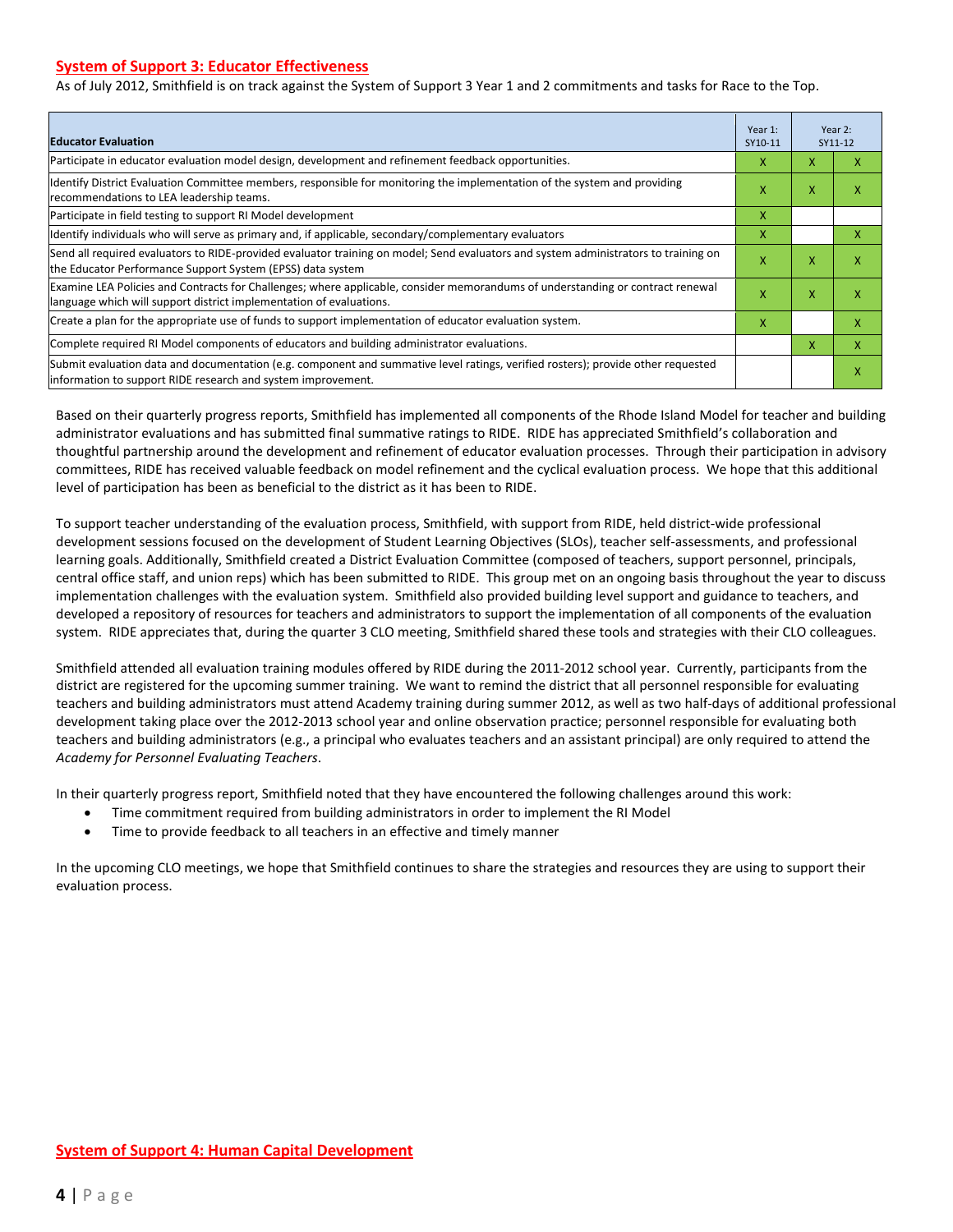#### As of July 2012, Smithfield is on track against the System of Support 4 Year 1 and 2 commitments and tasks for Race to the Top.

| <b>Recruitment (SchoolSpring)</b>                                                            | Year 1:<br>SY10-11 | Year 2:<br>SY11-12 |
|----------------------------------------------------------------------------------------------|--------------------|--------------------|
| Provide RIDE with feedback on the desired functionality of a state-wide recruitment platform |                    |                    |
| Attend orientation sessions with selected vendor and train relevant personnel as needed      |                    |                    |
| [Post open positions using the state-wide Recruitment Platform (SchoolSpring)                |                    |                    |

| <b>Beginning Teacher Induction</b>                                                                                                                                            | Year 1:<br>SY10-11 |                | Year 2:<br>SY11-12 |
|-------------------------------------------------------------------------------------------------------------------------------------------------------------------------------|--------------------|----------------|--------------------|
| Provide RIDE with feedback around the proposed design of the Induction Coach program                                                                                          |                    |                |                    |
| If applicable, recommend potential Induction Coaches to RIDE                                                                                                                  | X                  |                |                    |
| Review and revise hiring policies, timelines and processes in order to support appropriate and timely projections for anticipated hires<br>requiring induction coach services | х                  |                | ^                  |
| Provide RIDE with list of beginning teachers who will receive Induction Coach support in a timely manner in order to ensure that all<br>beginning teachers have coaching      |                    |                | ⋏                  |
| Participate in RIDE-provided information opportunities in order to learn about induction coach program                                                                        | x                  | $\overline{ }$ | ^                  |

In preparation for the 2012-2013 school year, Smithfield continued utilizing the SchoolSpring recruitment platform to recruit for open positions. Additionally, during the 2011-2012 school year, Smithfield had 2 beginning teachers which were supported by RIDE induction coaches. This was in addition to the district's own data-driven professional development offerings.

In their quarterly progress report, Smithfield noted that they have encountered the following challenges around this work:

- Need to provide leaders with strong, research-based models for the improvement of school-wide instruction
- Need for individual teacher coaching with a continuous focus on improved outcomes for students
- Need to develop mentoring protocols, standards, and formative assessment tools for sustainability of the induction program

In the upcoming CLO sessions, RIDE looks forward to engaging in a deeper conversation around the revisions that Smithfield and other LEAs have made to their hiring policies, timelines and processes in order to support broader human capital initiatives including recruitment of highly qualified and diverse candidates and providing data-driven induction support to beginning teachers.

The contents of this report were developed under a Race to the Top grant from the U.S. Department of Education. However, those contents do not necessarily represent the policy of the U.S. Department of Education, and you should not assume endorsement by the Federal Government.